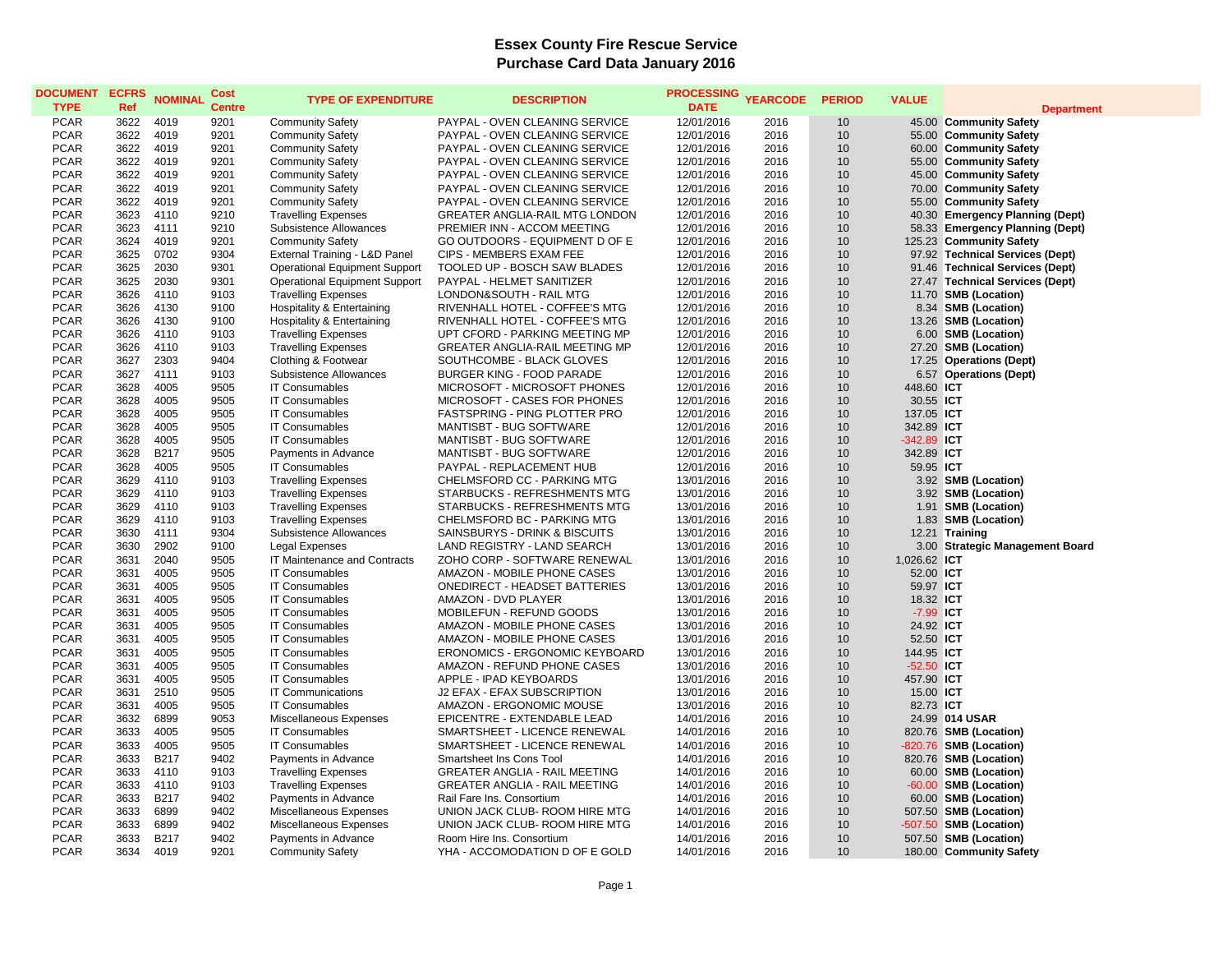## **Essex County Fire Rescue Service Purchase Card Data January 2016**

| <b>DOCUMENT</b><br><b>TYPE</b> | <b>ECFRS</b><br>Ref | <b>NOMINAL</b> | Cost<br><b>Centre</b> | <b>TYPE OF EXPENDITURE</b>                         | <b>DESCRIPTION</b>                                            | <b>PROCESSING</b><br><b>DATE</b> | <b>YEARCODE</b> | <b>PERIOD</b> | <b>VALUE</b> | <b>Department</b>                                 |
|--------------------------------|---------------------|----------------|-----------------------|----------------------------------------------------|---------------------------------------------------------------|----------------------------------|-----------------|---------------|--------------|---------------------------------------------------|
| <b>PCAR</b>                    | 3634                | 4019           | 9201                  | <b>Community Safety</b>                            | GO OUTDOORS - COTHING D OF E                                  | 14/01/2016                       | 2016            | 10            |              | 90.90 Community Safety                            |
| <b>PCAR</b>                    | 3635                | 4111           | 9103                  | Subsistence Allowances                             | PREMIER INN - ACCOM ANGLOCO                                   | 15/01/2016                       | 2016            | 10            |              | 111.65 Workshops Management (Dept)                |
| <b>PCAR</b>                    | 3635                | 4111           | 9103                  | Subsistence Allowances                             | WH SMITHS - SNACK ANGLOCO                                     | 15/01/2016                       | 2016            | 10            |              | 3.12 Workshops Management (Dept)                  |
| <b>PCAR</b>                    | 3635                | 4111           | 9103                  | Subsistence Allowances                             | FRANKIE&BENNYS-DINNER ANGLOCOC                                | 15/01/2016                       | 2016            | 10            |              | 14.70 Workshops Management (Dept)                 |
| <b>PCAR</b>                    | 3635                | 4111           | 9103                  | Subsistence Allowances                             | COSTA - DINNER ANGLOCO                                        | 15/01/2016                       | 2016            | 10            |              | 10.20 Workshops Management (Dept)                 |
| <b>PCAR</b>                    | 3635                | 3201           | 9400                  | Petrol and Diesel                                  | SHELL - FUEL ANGLOCO                                          | 15/01/2016                       | 2016            | 10            |              | 62.60 Workshops Management (Dept)                 |
| <b>PCAR</b>                    | 3635                | 4111           | 9103                  | Subsistence Allowances                             | STARBUCKS - DINNER W84 NEWPORT                                | 15/01/2016                       | 2016            | 10            |              | 7.08 Workshops Management (Dept)                  |
| <b>PCAR</b>                    | 3636                | 4019           | 9201                  | <b>Community Safety</b>                            | LIMETREE HOL PARK - CAMP FEE                                  | 15/01/2016                       | 2016            | 10            |              | 50.00 Community Safety                            |
| <b>PCAR</b>                    | 3637                | 4111           | 9103                  | Subsistence Allowances                             | McDONALD-FOOD FLOOD DEPLOYMENT                                | 18/01/2016                       | 2016            | 10            |              | 3.74 East Area Command                            |
| <b>PCAR</b>                    | 3637                | 4111           | 9103                  | Subsistence Allowances                             | McDONALD-FOOD FLOOD DEPLOYMENT                                | 18/01/2016                       | 2016            | 10            |              | 0.83 East Area Command                            |
| <b>PCAR</b>                    | 3637                | 4110           | 9103                  | <b>Travelling Expenses</b>                         | C2C-RAIL RESILENECE CONFERENCE                                | 18/01/2016                       | 2016            | 10            |              | 26.10 East Area Command                           |
| <b>PCAR</b>                    | 3637                | 4015           | 8200                  | Community Commanders Funds NEKTA - FLOWERS FUNERAL |                                                               | 18/01/2016                       | 2016            | 10            |              | 133.33 East Area Command                          |
| <b>PCAR</b>                    | 3638                | 4003           | 9405                  |                                                    | Postage Direct Mailing & Carriage ROYAL MAIL - POSTAGE STAMPS | 18/01/2016                       | 2016            | 10            |              | 100.00 Community Safety (Dept)                    |
| <b>PCAR</b>                    | 3639                | 4008           | 9210                  | Media Expenses                                     | VISTAPRINT - MUGS ECPEM PROMO                                 | 18/01/2016                       | 2016            | 10            |              | 76.48 Emergency Planning (Dept)                   |
| <b>PCAR</b>                    | 3640                | 4015           | 8200                  | <b>Community Commanders Funds</b>                  | SAINSBURYS - REFRESHMENTS MTG                                 | 18/01/2016                       | 2016            | 10            |              | 7.87 East Area Command                            |
| <b>PCAR</b>                    | 3641                | 4110           | 9103                  | <b>Travelling Expenses</b>                         | <b>GREATER ANGLIA - RAIL NILO MTG</b>                         | 18/01/2016                       | 2016            | 10            |              | 32.80 East Area Command                           |
| <b>PCAR</b>                    | 3642                | 4111           | 9103                  | Subsistence Allowances                             | LION INN - ACCOM - MTG                                        | 18/01/2016                       | 2016            | 10            |              | 75.00 Operations                                  |
| <b>PCAR</b>                    | 3643                | 4110           | 9103                  | <b>Travelling Expenses</b>                         | HORIZON PARKING- CHARGE NOTICE                                | 18/01/2016                       | 2016            | 10            |              | 41.65 Operations                                  |
| <b>PCAR</b>                    | 3644                | 4111           | 9103                  | Subsistence Allowances                             | PREMIER INN- ACCOM DURHAM FIRE                                | 18/01/2016                       | 2016            | 10            |              | 164.15 SMB (Location)                             |
| <b>PCAR</b>                    | 3645                | 4110           | 9103                  | <b>Travelling Expenses</b>                         | GREATER ANGLIA- RAIL ALARM MTG                                | 18/01/2016                       | 2016            | 10            |              | 35.50 Corporate Risk & Business Continuity (Dept) |
| <b>PCAR</b>                    | 3645                | 4110           | 9103                  | <b>Travelling Expenses</b>                         | GREATER ANGLIA- RAIL FRICS MTG                                | 18/01/2016                       | 2016            | 10            |              | 42.10 Corporate Risk & Business Continuity (Dept) |
| <b>PCAR</b>                    | 3646                | 4008           | 9104                  | Media Expenses                                     | COLCHESTER CAMERA-REPAIR CAMER                                | 18/01/2016                       | 2016            | 10            |              | 130.82 Communications & Media (Dept)              |
| <b>PCAR</b>                    | 3646                | 4112           | 9304                  | Conferences & Seminars                             | PUBLICPOLICY- CONFERENCE MOORE                                | 18/01/2016                       | 2016            | 10            |              | 295.00 Resilience (Dept)                          |
| <b>PCAR</b>                    | 3647                | 0960           | 9504                  | Occupational Health                                | RBI - OCC HEALTH SUBSCRIPTION                                 | 18/01/2016                       | 2016            | 10            |              | 142.00 Human Resources (Dept)                     |
| <b>PCAR</b>                    | 3647                | 2017           | 9401                  | Canteen Equipment                                  | E SPARES - WHEELS DISHWASHER                                  | 18/01/2016                       | 2016            | 10            |              | 18.29 073 Waltham Abbey                           |
| <b>PCAR</b>                    | 3647                | 2017           | 9401                  | Canteen Equipment                                  | ASDA - REPLACEMENT TOASTER                                    | 18/01/2016                       | 2016            | 10            |              | 26.67 050 Grays                                   |
| PCAR                           | 3647                | 2017           | 9401                  | Canteen Equipment                                  | <b>ASDA - REPLACE MICROWAVE</b>                               | 18/01/2016                       | 2016            | 10            |              | 37.08 032 South Woodham Ferrers                   |
| <b>PCAR</b>                    | 3647                | 6099           | 9100                  | Subscriptions - Corporate                          | CIPR - MEMBERSHIP RENEWAL                                     | 18/01/2016                       | 2016            | 10            |              | 217.00 Communications & Media (Dept)              |
| <b>PCAR</b>                    | 3647                | 2017           | 9401                  | Canteen Equipment                                  | ASDA-REPLACE KETTLE FOR STORES                                | 18/01/2016                       | 2016            | 10            |              | 25.00 Purchasing & Supply (Dept)                  |
| <b>PCAR</b>                    | 3648                | 4111           | 9103                  | Subsistence Allowances                             | PREMIER INN-ACCOM SUPPLIER MTG                                | 18/01/2016                       | 2016            | 10            |              | 88.32 Purchasing & Supply (Dept)                  |
| <b>PCAR</b>                    | 3648                | 4111           | 9103                  | Subsistence Allowances                             | RED KITE - EVE MEAL MEETING                                   | 18/01/2016                       | 2016            | 10            |              | 58.25 Purchasing & Supply (Dept)                  |
| <b>PCAR</b>                    | 3649                | 4110           | 9103                  | <b>Travelling Expenses</b>                         | <b>GWR - RAIL MTG WITH DCLG</b>                               | 18/01/2016                       | 2016            | 10            |              | 97.20 Operations (Dept)                           |
| <b>PCAR</b>                    | 3649                | 4111           | 9103                  | Subsistence Allowances                             | HILTON - SUBSISTENCE DCLG MTG                                 | 18/01/2016                       | 2016            | 10            |              | 15.12 Operations (Dept)                           |
| <b>PCAR</b>                    | 3650                | 4111           | 9304                  | Subsistence Allowances                             | PADDOCK HOUSE - ACCOMODATION                                  | 19/01/2016                       | 2016            | 10            |              | 198.34 Training                                   |
| <b>PCAR</b>                    | 3650                | 0702           | 9304                  | External Training - L&D Panel                      | CHASTHEBOAT-POWERBOAT HANDBOOK                                | 19/01/2016                       | 2016            | 10            |              | 35.38 Training                                    |
| <b>PCAR</b>                    | 3650                | 0702           | 9304                  | External Training - L&D Panel                      | AMAZON-2 X BOOKS RYA POWERBOAT                                | 19/01/2016                       | 2016            | 10            |              | 33.96 Training                                    |
| <b>PCAR</b>                    | 3651                | 4019           | 9201                  | <b>Community Safety</b>                            | TESCO - CATERING FIREBREAK                                    | 20/01/2016                       | 2016            | 10            |              | 57.92 Community Safety                            |
| <b>PCAR</b>                    | 3651                | 4019           | 9201                  | <b>Community Safety</b>                            | TESCO - CATERING FIREBREAK                                    | 20/01/2016                       | 2016            | 10            |              | 44.70 Community Safety                            |
| <b>PCAR</b>                    | 3651                | 4019           | 9201                  | <b>Community Safety</b>                            | <b>TESCO - CATERING FIREBREAK</b>                             | 20/01/2016                       | 2016            | 10            |              | 46.04 Community Safety                            |
| <b>PCAR</b>                    | 3651                | 4019           | 9201                  | <b>Community Safety</b>                            | <b>TESCO - CATERING FIREBREAK</b>                             | 20/01/2016                       | 2016            | 10            |              | 37.62 Community Safety                            |
| <b>PCAR</b>                    | 3651                | 4019           | 9201                  | <b>Community Safety</b>                            | <b>TESCO - CATERING FIREBREAK</b>                             | 20/01/2016                       | 2016            | 10            |              | 52.13 Community Safety                            |
| <b>PCAR</b>                    | 3651                | 4019           | 9201                  | <b>Community Safety</b>                            | <b>TESCO - CATERING FIREBREAK</b>                             | 20/01/2016                       | 2016            | 10            |              | 59.04 Community Safety                            |
| <b>PCAR</b>                    | 3651                | 4019           | 9201                  | <b>Community Safety</b>                            | <b>TESCO - CATERING FIREBREAK</b>                             | 20/01/2016                       | 2016            | 10            |              | 39.00 Community Safety                            |
| PCAR                           | 3651                | 4019           | 9201                  | <b>Community Safety</b>                            | <b>TESCO - CATERING FIREBREAK</b>                             | 20/01/2016                       | 2016            | 10            |              | 46.62 Community Safety                            |
| <b>PCAR</b>                    | 3651                | 4019           | 9201                  | <b>Community Safety</b>                            | TESCO - CATERING FIREBREAK                                    | 20/01/2016                       | 2016            | 10            |              | 41.79 Community Safety                            |
| <b>PCAR</b>                    | 3651                | 4019           | 9201                  | <b>Community Safety</b>                            | <b>TESCO - CATERING FIREBREAK</b>                             | 20/01/2016                       | 2016            | 10            |              | 51.38 Community Safety                            |
| <b>PCAR</b>                    | 3652                | 4111           | 9103                  | Subsistence Allowances                             | STAY INN - FOOD CONFERENCE                                    | 20/01/2016                       | 2016            | 10            |              | 15.95 Community Safety (Dept)                     |
| <b>PCAR</b>                    | 3653                | 0702           | 9304                  | External Training - L&D Panel                      | MERCIA - ACCOUNTING COURSE                                    | 20/01/2016                       | 2016            | 10            |              | 100.00 Finance (Dept)                             |
| <b>PCAR</b>                    | 3654                | 4019           | 9201                  | <b>Community Safety</b>                            | SAINSBURYS- CATERING FIREBREAK                                | 20/01/2016                       | 2016            | 10            |              | 92.91 Community Safety                            |
| <b>PCAR</b>                    | 3654                | 4019           | 9201                  | <b>Community Safety</b>                            | SAINSBURYS- CATERING FIREBREAK                                | 20/01/2016                       | 2016            | 10            |              | 18.00 Community Safety                            |
| PCAR                           | 3654                | 4019           | 9201                  | <b>Community Safety</b>                            | SAINSBURYS- TAPE FOR FIREBREAK                                | 20/01/2016                       | 2016            | 10            |              | 8.33 Community Safety                             |
| PCAR                           | 3654                | 4019           | 9201                  | <b>Community Safety</b>                            | SAINSBURYS- SD CARD FOR CAMERA                                | 20/01/2016                       | 2016            | 10            |              | 16.67 Community Safety                            |
| <b>PCAR</b>                    | 3654                | 4019           | 9201                  | <b>Community Safety</b>                            | SAINSBURYS - CAMERA YOUTH WORK                                | 20/01/2016                       | 2016            | 10            |              | 39.58 Community Safety                            |
| <b>PCAR</b>                    | 3654                | 4019           | 9201                  | <b>Community Safety</b>                            | HOMEBASE - GLOVES FIREBREAK                                   | 20/01/2016                       | 2016            | 10            |              | 23.70 Community Safety                            |
| <b>PCAR</b>                    | 3654                | 4019           | 9201                  | <b>Community Safety</b>                            | SAINSBURYS-CATERING FIREBREAK                                 | 20/01/2016                       | 2016            | 10            |              | 74.68 Community Safety                            |
| <b>PCAR</b>                    | 3654                | 4019           | 9201                  | <b>Community Safety</b>                            | SAINSBURYS-CATERING FIREBREAK                                 | 20/01/2016                       | 2016            | 10            |              | 39.25 Community Safety                            |